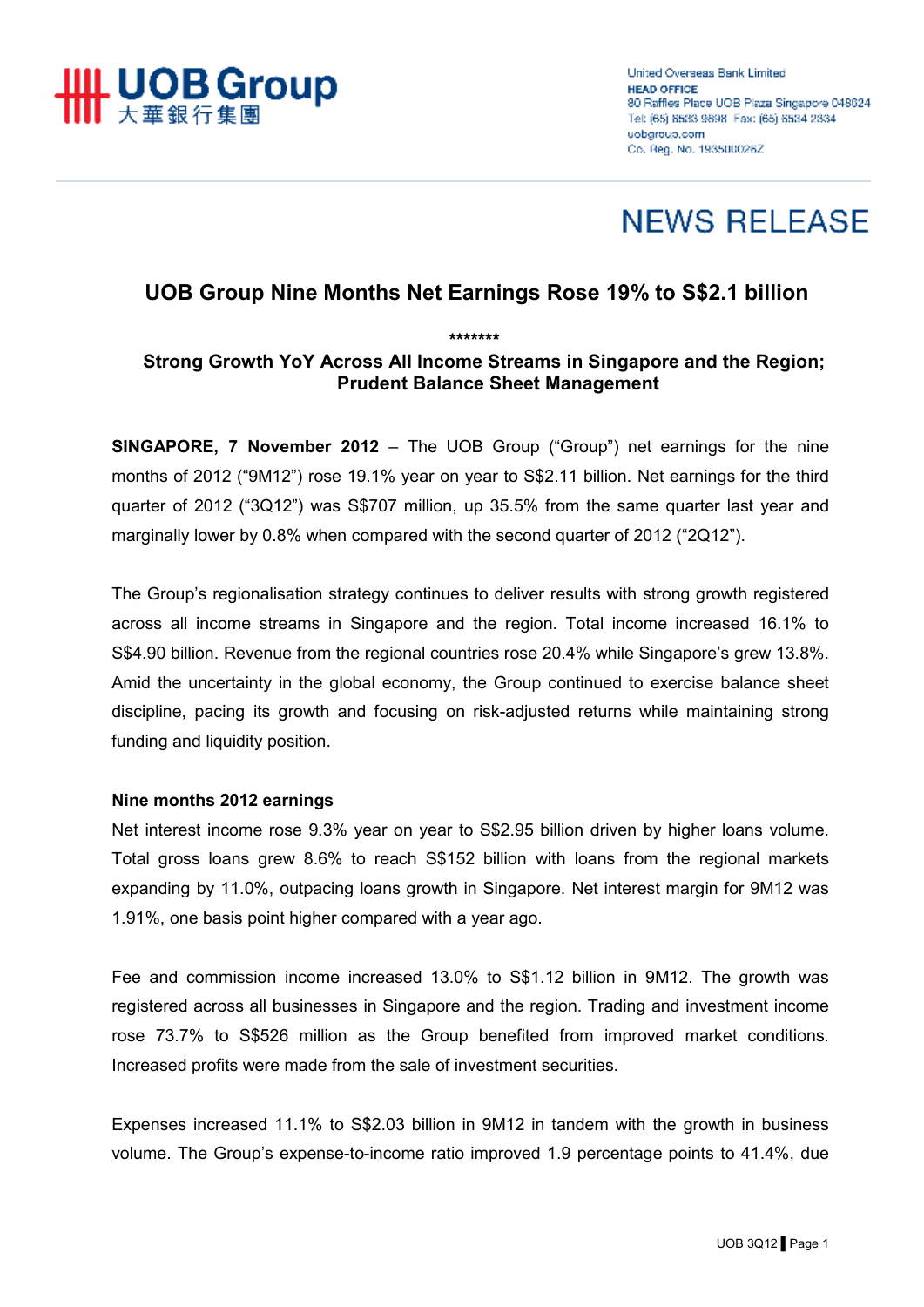partly to higher income growth. Staff costs were higher as the Group continued to invest in talent across Singapore and the region.

Total impairment charges for 9M12 were S\$327 million, mainly due to individual impairment on a few accounts. Credit quality on the loans portfolio remained healthy with the total loans charge off rate unchanged at 30 basis points. Non-performing loans ("NPL") coverage remained adequate at 116.9%, while the NPL ratio was 0.1 percentage point higher at 1.6%.

With a strong deposits franchise, the Group attracted new deposits at a faster pace than its loans growth. Deposits rose 9.7% to S\$174 billion in 9M12 across all territories and in all products. Consequently, the Group's overall loans-to-deposits ratio improved to 86.0% while its US dollar loans-to-deposits ratio strengthened to 88.1%. To diversify the Group's funding mix further, more than US\$800 million in senior notes and S\$1.2 billion subordinated notes under the Euro Medium Term Note Programme were raised in 9M12 as the Group reduced reliance on short-term wholesale funding.

Shareholders' equity grew 8.8% to S\$24.2 billion, underpinned by higher retained earnings as well as improved valuation on the investment portfolio. Return on shareholders' equity grew 1.2 percentage points to 12.5% for 9M12.

The Group remained well capitalised with core Tier 1, Tier 1 and total capital adequacy ratios at 12.6%, 14.3% and 18.3% respectively as at 30 September 2012. The capital adequacy ratios were higher, due to higher retained earnings and issuance of S\$1.2 billion subordinated notes, partly offset by higher risk-weighted assets.

### **Third quarter 2012 earnings**

Net interest income for 3Q12 was S\$971 million, marginally lower by 1.0% compared with 2Q12. Net interest margin declined eight basis points to 1.84% as assets yields came under pressure with excess liquidity and tighter competition in the region. The cost of funds was kept at the last quarter's level.

Total non-interest income grew 10.2% to S\$693 million compared with 2Q12. Trading and investment income improved 14.2% to S\$173 million. Fee and commission income continued to be strong at S\$372 million, close to the record high of S\$386 million recorded in the preceding quarter. Loan-related fee income normalised to S\$90 million in 3Q12 as the first two quarters of the year benefited from a few large corporate accounts. Income from investmentrelated and fund management activities rose strongly from last quarter.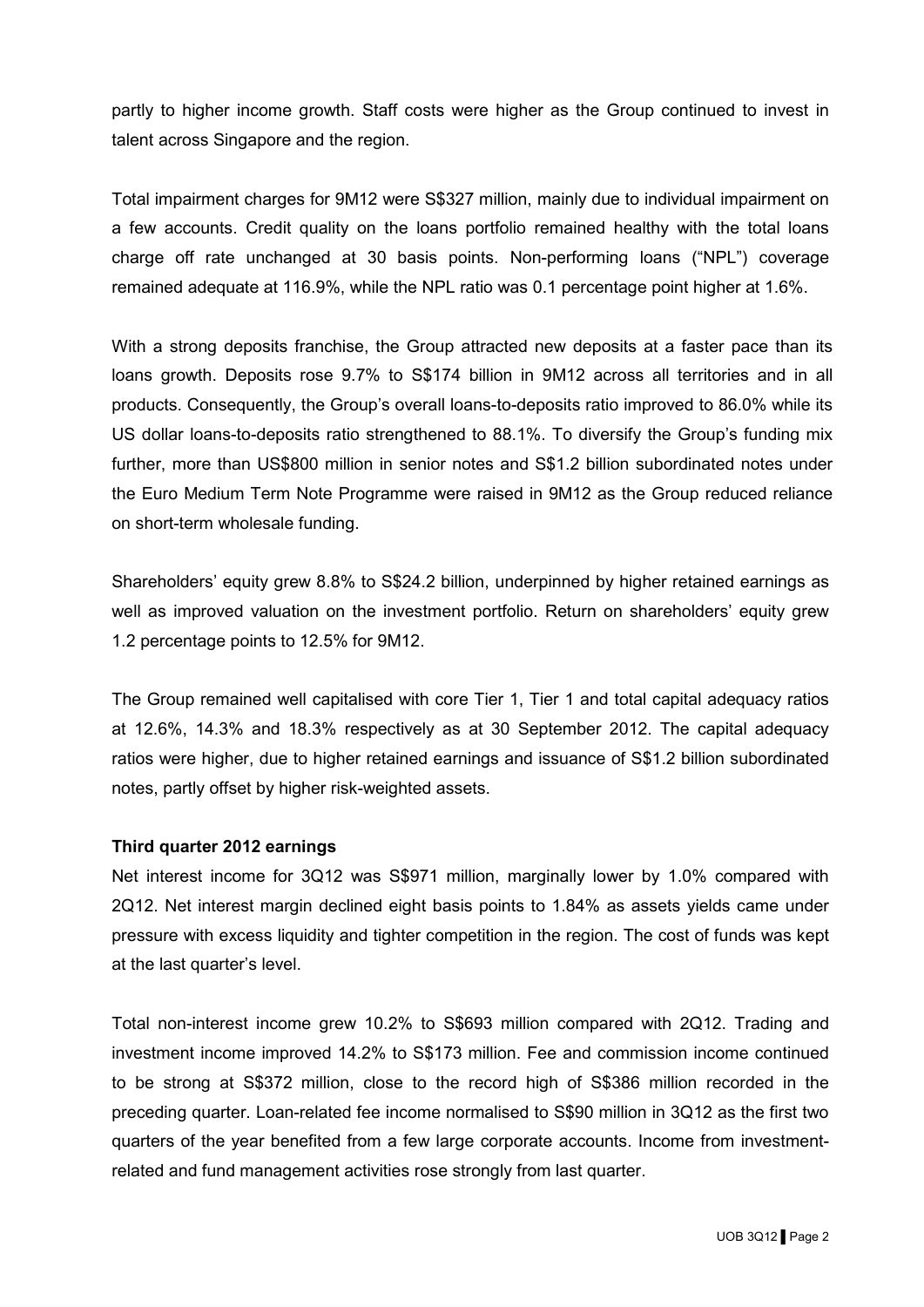Expenses increased 3.3% quarter on quarter to S\$687 million mainly due to higher staff costs. The expense-to-income ratio remained unchanged at 41.3%.

Gross customer loans grew 1.7% to reach S\$152 billion as at 30 September 2012. Loans growth in 3Q12 was paced as the Group continued to focus on risk-adjusted returns amid the uncertainty in the global economy. The increase was mainly in Singapore for housing and other consumer loans. In 3Q12, US dollar loans trended down 3.3% to S\$18.6 billion. The Group remained prudent and managed the exposure to US dollar loans. As a result, the US dollar loans-to-deposits ratio improved 7.1 percentage points to 88.1% as at 30 September 2012.

Customer deposits grew S\$5.0 billion in 3Q12 to reach S\$174 billion, an increase of 3.0%, almost double the rate of loans growth. The growth was recorded mostly in Singapore, and in fixed deposits as well as current accounts balances, as the Group leveraged its strong credit ratings.

Compared with the third quarter of 2011 ("3Q11"), Group net profit rose 35.5% to S\$707 million mainly on higher total income which increased 22.2% to S\$1.66 billion. Net interest income grew 6.1% on increased loans volume. Total non-interest income grew 55.4%, supported by strong fee and commission income and higher trading and investment income. Total operating expenses increased 8.9% while the expense-to-income ratio improved 5.1 percentage points to 41.3% as income growth outpaced expenses. Total impairment charges increased S\$19 million compared with 3Q11, mainly due to higher individual impairment on loans.

### **CEO's statement**

Mr Wee Ee Cheong, the UOB Group's Deputy Chairman and Chief Executive Officer, said: "Our sharpened focus on the fundamentals of banking has enabled us to continue our strong earnings momentum from the last quarter, with non-interest income again driving profitability, supported by disciplined cost management and our prudent approach to credit. Our regional platform enables us to capture a larger slice of the intra-Asian business flows and to deliver cross-border financing solutions that are right for our customers.

"Our regionalisation strategy is on track as we continue investing in capabilities and service, while standardising operating and risk management practices across a diverse operating landscape. We remain well-positioned to support our customers through the global market uncertainty and to help them take advantage of opportunities which Asia continues to offer."